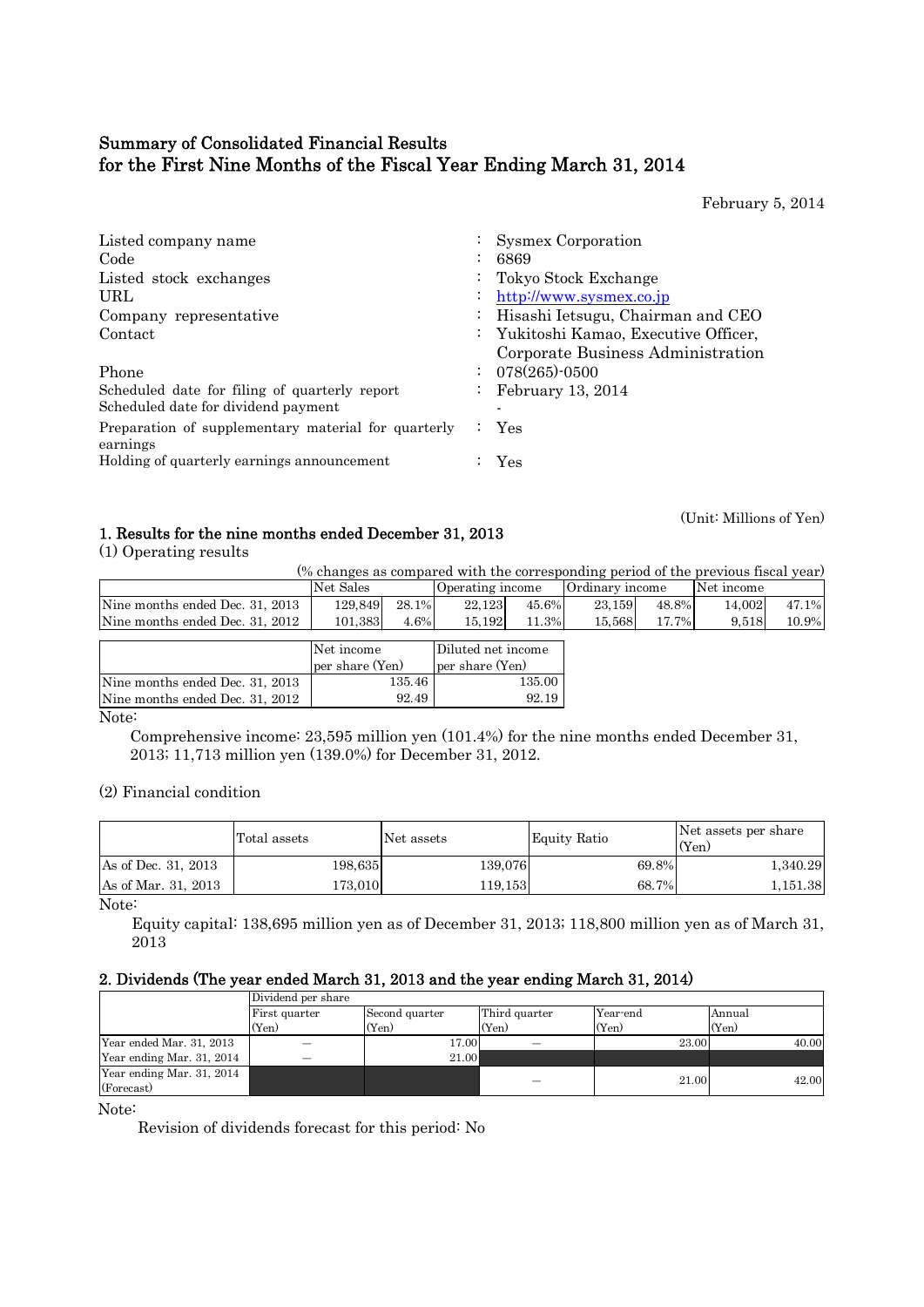## 3. Business forecast for the year ending March 31, 2014

(% changes as compared with the corresponding period of the previous fiscal year)

|                              | Net Sales |       | Uperating income |       | Ordinary income |       | Net income |       | Net income per share<br>(Yen) |
|------------------------------|-----------|-------|------------------|-------|-----------------|-------|------------|-------|-------------------------------|
| Year ending Mar. 31,<br>2014 | 180,000   | 23.6% | 30,000           | 37.6% | 30,000          | 30.6% | 18.500     | 30.6% | 178.921                       |

Note:

Revision of business forecast for this period: No

## 4. Other information

(1) Changes in significant consolidated subsidiaries (which resulted in changes in scope of consolidation): No

- (2) Application of special accounting policy for quarterly financial reporting: No
- (3) Changes in accounting procedures
	- 1) Changes due to the amendment of accounting methods: No
	- 2) Changes of accounting methods other than 1): No
	- 3) Changes in accounting estimates: No
	- 4) Restatement of revisions: No
- (4) Number of shares outstanding (Ordinary shares)
	- 1) Number of shares outstanding at the end of each fiscal period (including treasury stock): 103,702,216 shares as of Dec. 31, 2013; 103,399,416 shares as of Mar. 31, 2013
	- 2) Number of treasury stock at the end of each fiscal period: 219,966 shares as of Dec. 31, 2013; 218,696 shares as of Mar. 31, 2013
	- 3) Average number of outstanding stock for each period (cumulative): 103,371,971 shares nine months ended Dec. 31, 2013; 102,910,309 shares nine months ended Dec. 31, 2012

\*It is under the review procedure based on the Financial Instruments and Exchange Act at the time of disclosure of this report.

\*The above estimates are based on information available to the company on the date of the report's announcement. Due to unforeseen circumstances, however, actual results may differ from such estimates.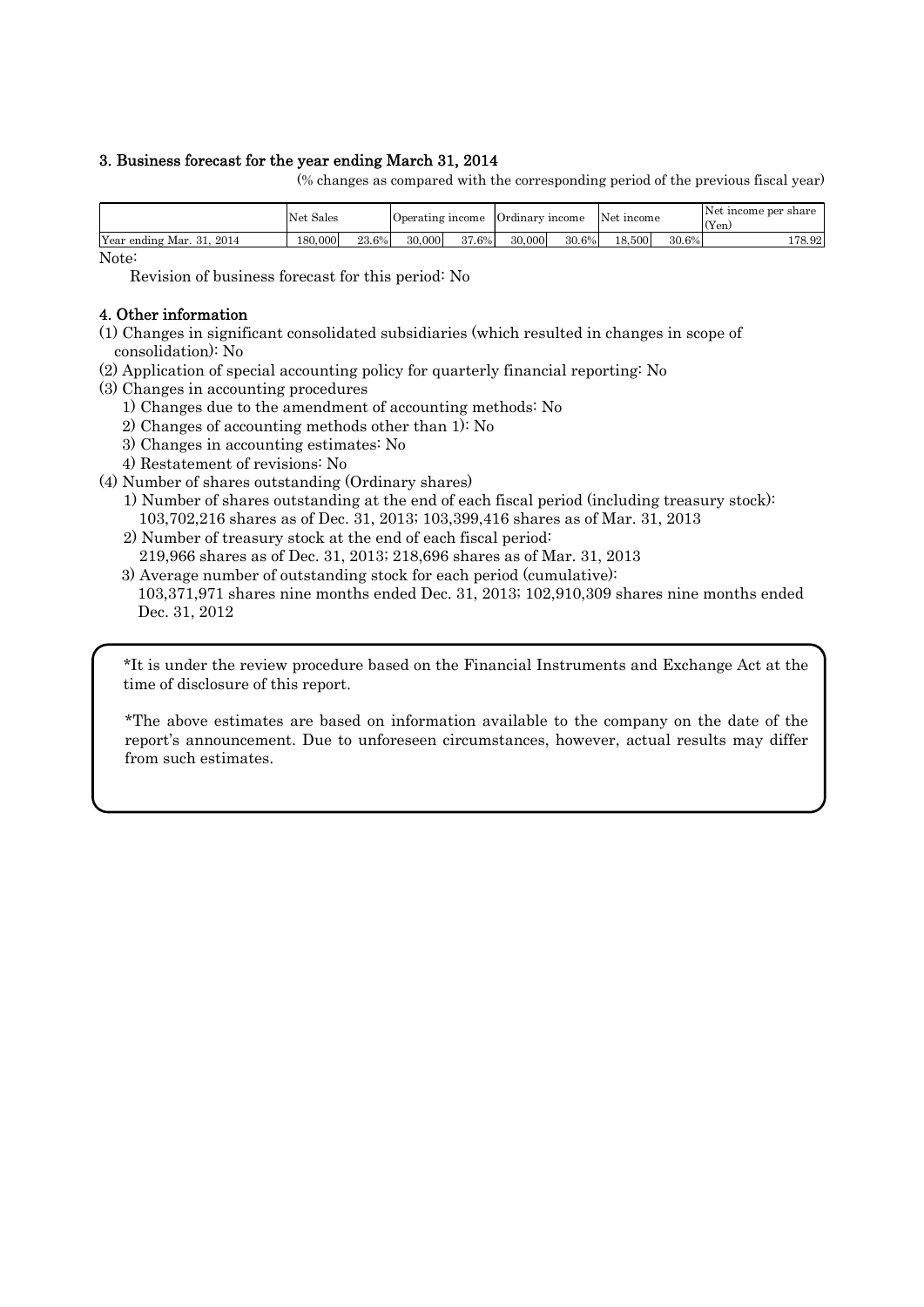### 1.Financial Performance

## 1) Performance analysis

During the first nine months of the fiscal year ending March 31, 2014, the Japanese economy was characterized by gradual recovery, as the government's economic policies and monetary easing by Japan's central bank caused manufacturing activity in the corporate sector to recover, and the employment and income environment showed signs of improving. In the United States, meanwhile, the employment situation continued to gradually improve and activity in the corporate sector maintained its recovery trend. In Europe, the debt crisis and the resulting austerity measures continued, but the region showed signs of recovery, albeit slight. The sense of decelerating growth in China's economy continued, as both internal demand and exports leveled off. Overall, however, the overseas economic outlook was in a gradual recovery.

On the healthcare front, the Japanese government is positioning the healthcare industry as a pillar of its strategies for national growth, reorganizing Medical Excellence JAPAN and announcing plans to establish Japanese National Institutes of Health. Such measures are expected to invigorate healthcare-related industries going forward. In advanced countries in Europe and the Americas, efforts are underway to reduce healthcare costs and reform medical systems, and fiscal austerity measures in countries such as Spain and Italy are causing healthcare spending in those countries to continue to decline. In the United States, efforts to reform the health insurance system to reduce the number of people without medical insurance continue. In China, medical system reform that is underway, including to the medical insurance system, aims to build infrastructures that provide uniform medical services in cities and farming villages throughout the country. Therefore, although some causes for uncertainty remain, the foundations of healthcare-related demand remain solid.

Under these circumstances, the Sysmex Group is moving forward with construction of a new factory that will increase the Group's instrument manufacturing capacity to meet growing demand for in-vitro diagnostic (IVD) instruments in the Japanese and overseas markets. The new factory will be located in the city of Kakogawa, Hyogo Prefecture, adjoining the Kakogawa Factory. We are expanding existing factories at two domestic affiliated companies, Sysmex Medica Co., Ltd., and Sysmex RA Co., Ltd., boosting the Sysmex Group's overall IVD instrument production capacity. We have converted our distributor in South Korea to a subsidiary, strengthening our sales and support structures. We are also augmenting our scientific support-a Sysmex strength-and offering support proposals, efforts that should lead to enhanced customer satisfaction.

At the same time, we have established the R&D Center Americas to promote the globalization of R&D activities, locating the center at Sysmex America, Inc., our regional headquarters for the Americas. The center will pursue such strategic activities as joint research with U.S. healthcare institutions and the evaluation of technologies possessed by local companies in an effort to rapidly acquire useful leading-edge technologies.

As part of efforts to make a full-fledged entry into the area of personalized medicine, which is expected to grow, we converted to consolidated subsidiaries Partec GmbH and its affiliates, which possess flow cytometry technology\*. We also converted to subsidiaries Inostics GmbH and its affiliated companies, which have gene amplification technologies that can be used to detect cancer genes circulating in the blood. By combining these companies' technologies with our own, we aim to make inroads in the hematology field and build the foundations for personalized medicine.

Sysmex has also established a marketing company in Kobe in cooperation with Kobe-based Kawasaki Heavy Industries, Ltd. This new company, Medicaroid Corporation, will promote the development of medical robots. Through this company, we aim to draft product plans centered on medical robots, for which global demand is expected to increase. Going forward, these efforts will concentrate on development, manufacturing and establishment of sales structures.

\* Flow cytometry technology: Technology used for the flow dispersion of minute particles and the use of laser light to optically analyze the minute flows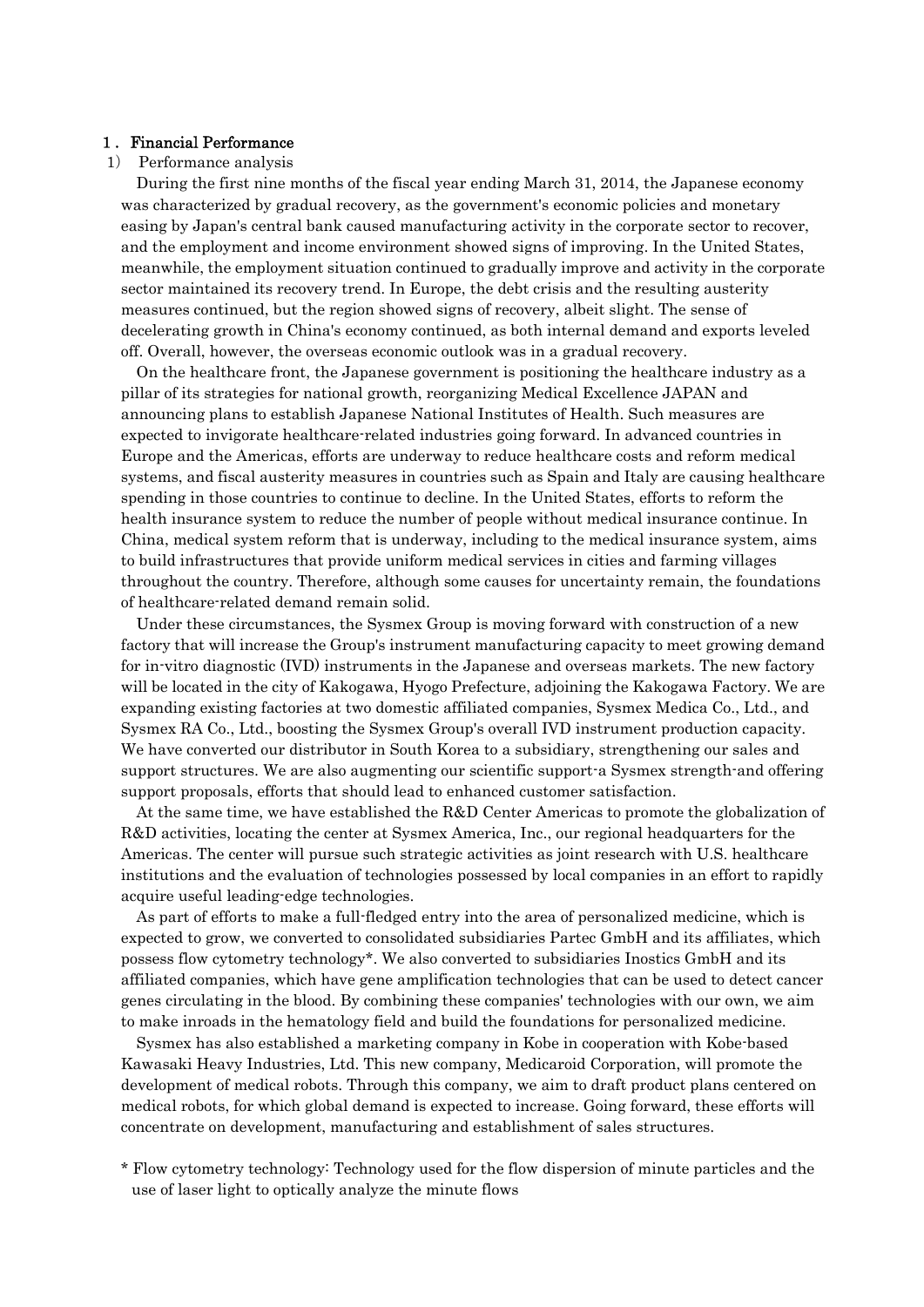| (First Nine Months of<br>Fiscal Years to March 31) |                   | 2012 3Q                                                         |       | 2013 3Q                        | YtoY                          |                                  |
|----------------------------------------------------|-------------------|-----------------------------------------------------------------|-------|--------------------------------|-------------------------------|----------------------------------|
|                                                    |                   | Amount<br>Percentage<br>(Millions of<br>of Total $(\%)$<br>Yen) |       | Amount<br>(Millions of<br>Yen) | Percentage<br>of Total $(\%)$ | (Previous<br>$period =$<br>100%) |
|                                                    | Japan             | 27,442                                                          | 27.1  | 27,896                         | 21.5                          | 101.7                            |
|                                                    | Americas          | 21,050                                                          | 20.8  | 28,166                         | 21.7                          | 133.8                            |
|                                                    | <b>EMEA</b>       | 27,743                                                          | 27.4  | 37,862                         | 29.1                          | 136.5                            |
|                                                    | China             | 17,991                                                          | 17.7  | 26,063                         | 20.1                          | 144.9                            |
|                                                    | Asia Pacific      | 7,154                                                           | 7.0   | 9,859                          | 7.6                           | 137.8                            |
|                                                    | Overseas subtotal | 73,940                                                          | 72.9  | 101,953                        | 78.5                          | 137.9                            |
|                                                    | Total             | 101,383                                                         | 100.0 | 129,849                        | 100.0                         | 128.1                            |

Net Sales by Destination

Note: The geographical region that we called "Europe" in the past included countries in Europe, the Middle East and Africa. Therefore, to express this segmentation more accurately, we have changed its name to "EMEA," effective from the first quarter of the fiscal year under review. There has been no change, however, to the countries and regions that belong to this segment.

In Japan, capital investments by large-scale healthcare institutions were robust, and we continued with solution-proposal efforts. Although sales in the hematology field were down, sales centered on the hemostasis and urinalysis field were solid. As a result, sales in Japan during the first nine months of the fiscal year amounted to ¥27,896 million, up 1.7% year on year.

In overseas markets, we made steady progress in the strengthening of sales and support structures and the provision of solutions, leading to robust sales of centered on reagents and services in line with an increase in the installed instrument base. These factors, plus the effect of yen depreciation, caused the Sysmex Group's overseas sales to surge 37.9% year on year, to ¥101,953 million. The overseas sales ratio accordingly rose 5.6 percentage points, to 78.5%.

As a result, during the first nine months of the fiscal year the Group recorded consolidated net sales of ¥129,849 million, up 28.1% year on year. Operating income rose 45.6%, to ¥22,123 million; ordinary income grew 48.8%, to ¥23,159 million; and net income increased 47.1%, to ¥14,002 million.

## Performance by segment

#### (1) Japan

Performance in Japan improved, mainly in the hemostasis and urinalysis fields, as we continued to persevere in promoting solution proposals. However, sales in the "Japan" segment decreased 2.5% year on year, to ¥28,724 million, because of the conversion of our South Korean distributor to a subsidiary, as sales to external customers formerly recorded in the "Japan" segment were shifted to the "Asia Pacific" segment during the first three months of the fiscal year.

On the profit front, such factors as the expansion of export sales to Group companies led to a 73.8% surge in operating income, to ¥13,537 million.

### (2) Americas

In the United States, an increase in the installed instrument base led to higher sales of reagents and support services, pushing up sales in the country. In Central and South America, the expansion of business volume in Chile and Costa Rica boosted sales, and for the Americas as a whole, sales expanded 34.0%, to ¥27,349 million.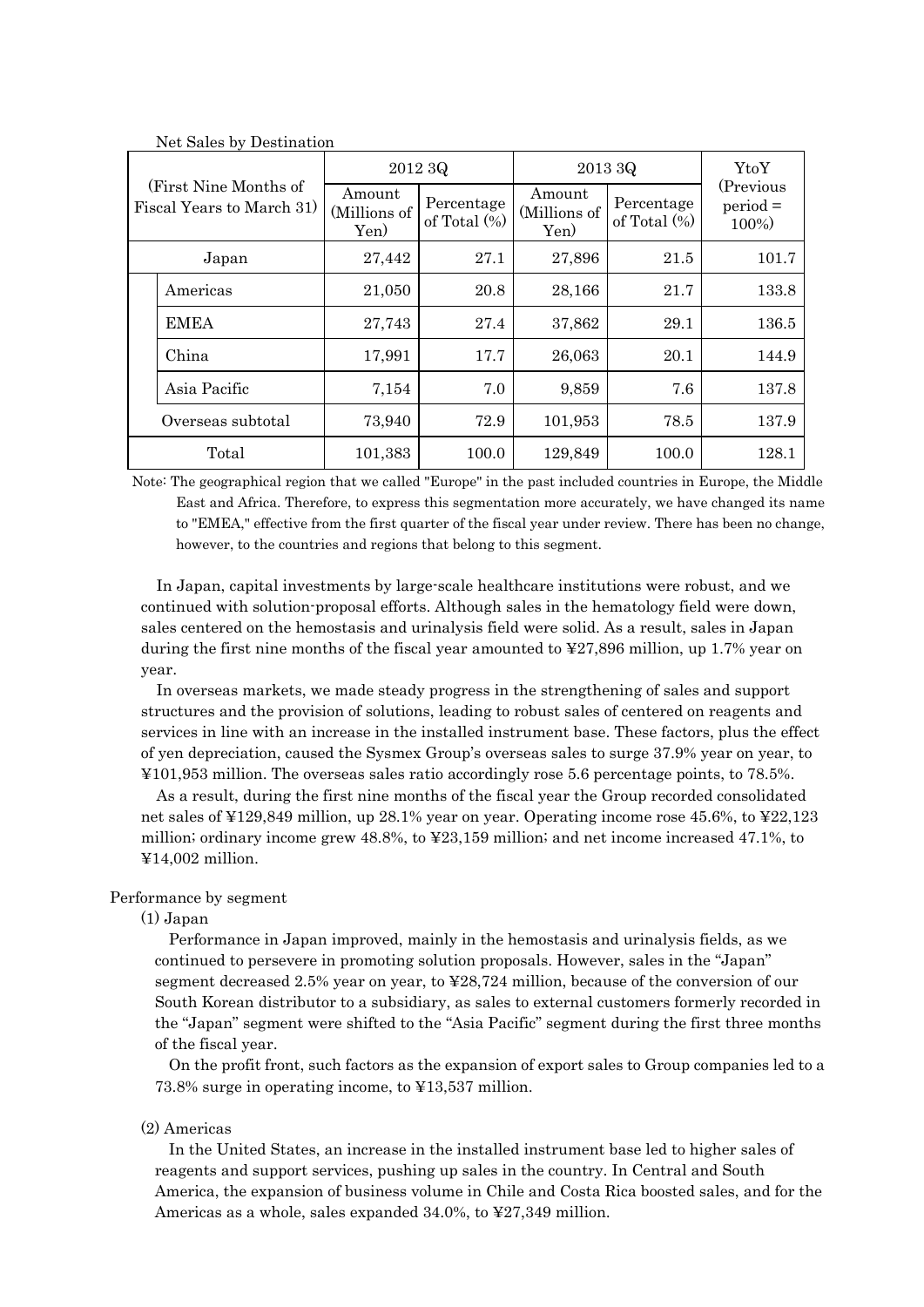Segment operating income rose 18.3%, to ¥1,620 million, as the impact of expanded sales outpaced the impact of higher selling, general and administrative expenses stemming from efforts to reinforce our sales management system.

## (3) EMEA

Sales in Germany and France increased, as did sales in Russia and emerging markets, and we acquired new bid projects in Spain, resulting in favorable sales, centered on the hematology field. Segment sales consequently rose 37.0%, to ¥37,793 million.

Operating income jumped 55.4%, to ¥6,514 million, as the expansion in sales outpaced the rise in selling, general and administrative expenses accompanying our business expansion.

#### (4) China

In this market, sales were sluggish in some areas. However, sales of reagents rose in the hematology, urinalysis and hemostasis fields, pushing up segment sales 44.8%, to ¥26,054 million.

Boosted by higher sales, operating income rose 56.0%, to ¥3,101 million, offsetting an increase in selling, general and administrative expenses stemming from efforts to reinforce our sales structure.

## (5) Asia Pacific

The conversion of our South Korean distributor to a subsidiary bolstered sales in this segment. We also boosted sales in Thailand by enhancing our direct sales and support activities and benefited from higher sales of reagents in Indonesia and Malaysia thanks to an increase in the installed instrument base. As a result, sales expanded 66.9%, to ¥9,927 million.

Operating income surged 117.2%, to ¥1,249 million, as the substantially higher sales overshadowed higher selling, general and administrative expenses that went toward the building of sales and support structures.

#### 2) Financial conditions analysis

(1) Assets, liabilities and net assets

As of December 31, 2013, total assets amounted to ¥198,635 million, up ¥25,624 million from March 31, 2013. The primary reasons were increases of  $\frac{1}{4}4,137$  million in merchandise and finished goods; of  $\yen$ 2,176 million in the "others" category within current assets; of  $\yen$ 6,156 million in the "others" category within property, plant and equipment; and of ¥13,341 million in goodwill; although cash and deposits fell ¥2,912 million.

Meanwhile, total liabilities were up  $\yen 5,702$  million, to  $\yen 59,559$  million. Main factors behind this increase were a ¥4,170 million rise in short-term loans payable, ¥800 million higher income taxes payable and a ¥1,923 million rise in the "others" category of current liabilities, although trade notes and account payable dropped ¥2,143 million.

Total net assets came to ¥139,076 million as of December 31, 2013, up ¥19,922 million from their level on March 31, 2013. The rise was due principally to a ¥8,867 million increase in the foreign currency translation adjustment and ¥9,458 million higher retained earnings. The equity ratio as of December 31, 2013, was 69.8%, up 1.1 percentage points from the 68.7% as of March 31, 2013.

### (2) Cash flows

As of December 31, 2013, cash and cash equivalents amounted to ¥30,711 million, down ¥3,595 million from March 31, 2013.

Cash flows from various activities during the first nine months of the fiscal year are described in more detail below.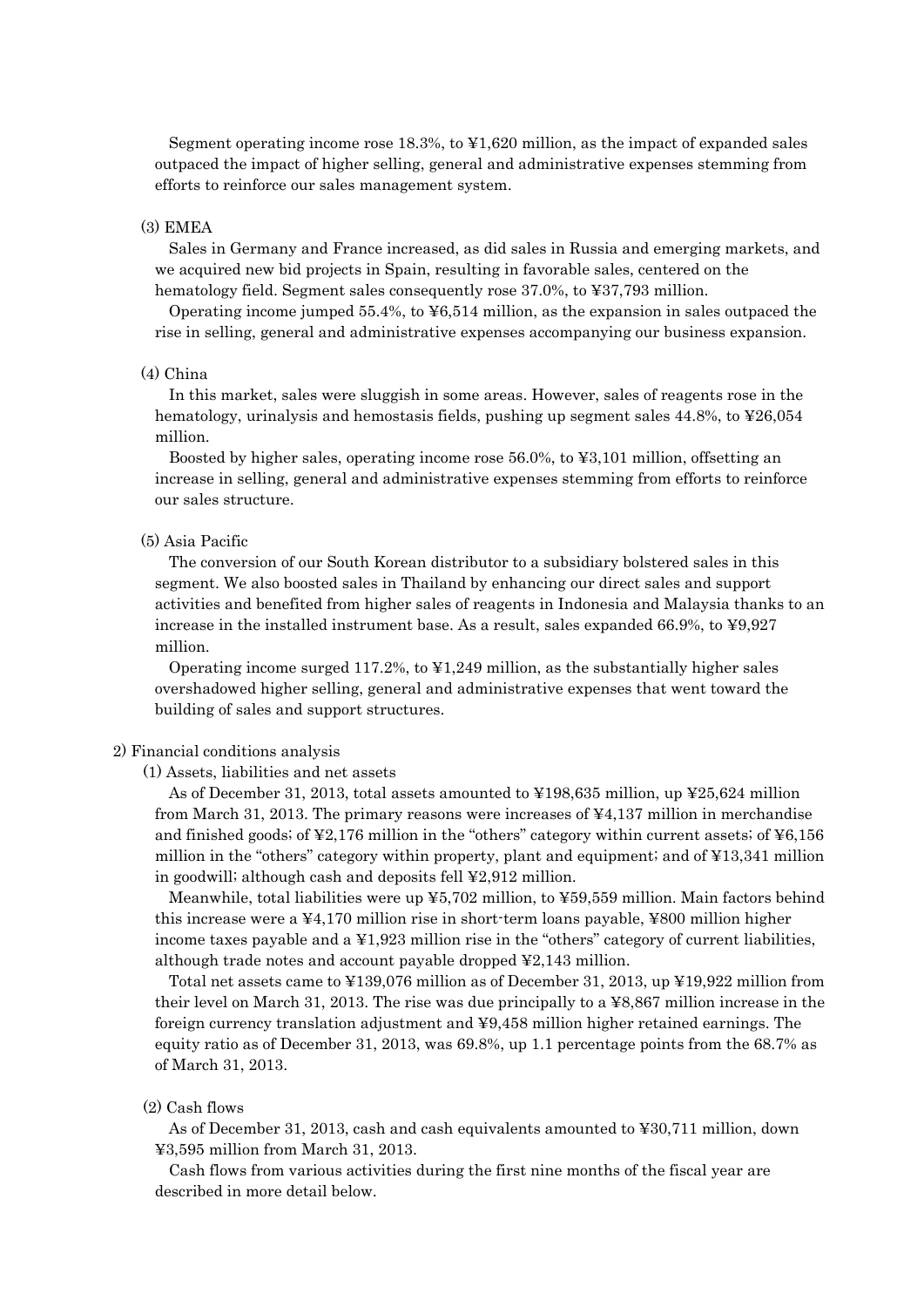## (Operating cash flow)

Net cash provided by operating activities was  $\frac{422,270 \text{ million}}{20,000 \text{ million}}$  more than in the same period of the preceding fiscal year. As principal factors, income before income taxes provided ¥22,936 million, ¥7,637 million more than in the first nine months of the preceding fiscal year; depreciation and amortization provided ¥7,178 million, ¥1,403 million more; and the decrease in trade notes and accounts receivable provided ¥5,386 million, ¥1,768 million more. However, the increase in inventories used ¥1,315 million, down ¥2,669 million; the decrease in trade notes and accounts payable used ¥3,112 million, compared with ¥1,205 million provided in the same period of the previous year, and income taxes paid used ¥8,540 million, a ¥2,564 million increase.

### (Investing cash flow)

Net cash used in investing activities was ¥28,768 million, ¥19,323 million more than in the same period of the preceding fiscal year. Among major factors were purchases of property, plant and equipment, which used ¥9,109 million, up ¥943 million, and the purchase of intangible assets used ¥2,652 million, up ¥1,230 million. Also, purchases of investments in subsidiaries, which was absent in the first nine months of the preceding fiscal year, used ¥16,640 million.

### (Financing cash flow)

Net cash provided by financing activities amounted to ¥81 million, compared with ¥3,464 million used by these activities in the same period of the previous fiscal year. This figure was mainly due to a ¥3,984 million net increase in short-term loans payable, which was absent in the same period of the previous year, as well as cash dividends paid of ¥4,544 million, which used ¥841 million more in cash than in the first nine months of the preceding fiscal year.

#### 3) Explanations regarding consolidated financial forecast and future information

 As performance in the first nine months of the fiscal year ending March 31, 2014, was generally according to plan, we maintain unchanged our consolidated financial forecast for the full fiscal year, as announced on November 5, 2013.

The forecasts above are based on information available as of the date of this release. Actual results may differ materially from these forecasts due to unforeseen factors and future events.

## 2.Items related to summary information (other information)

- 1) Changes in significant consolidated subsidiaries during the period under review Nothing to report.
- 2) Application of special accounting treatment for quarterly financial reporting Nothing to report.
- 3) Changes in accounting policies, accounting estimates or restatement of corrections Nothing to report.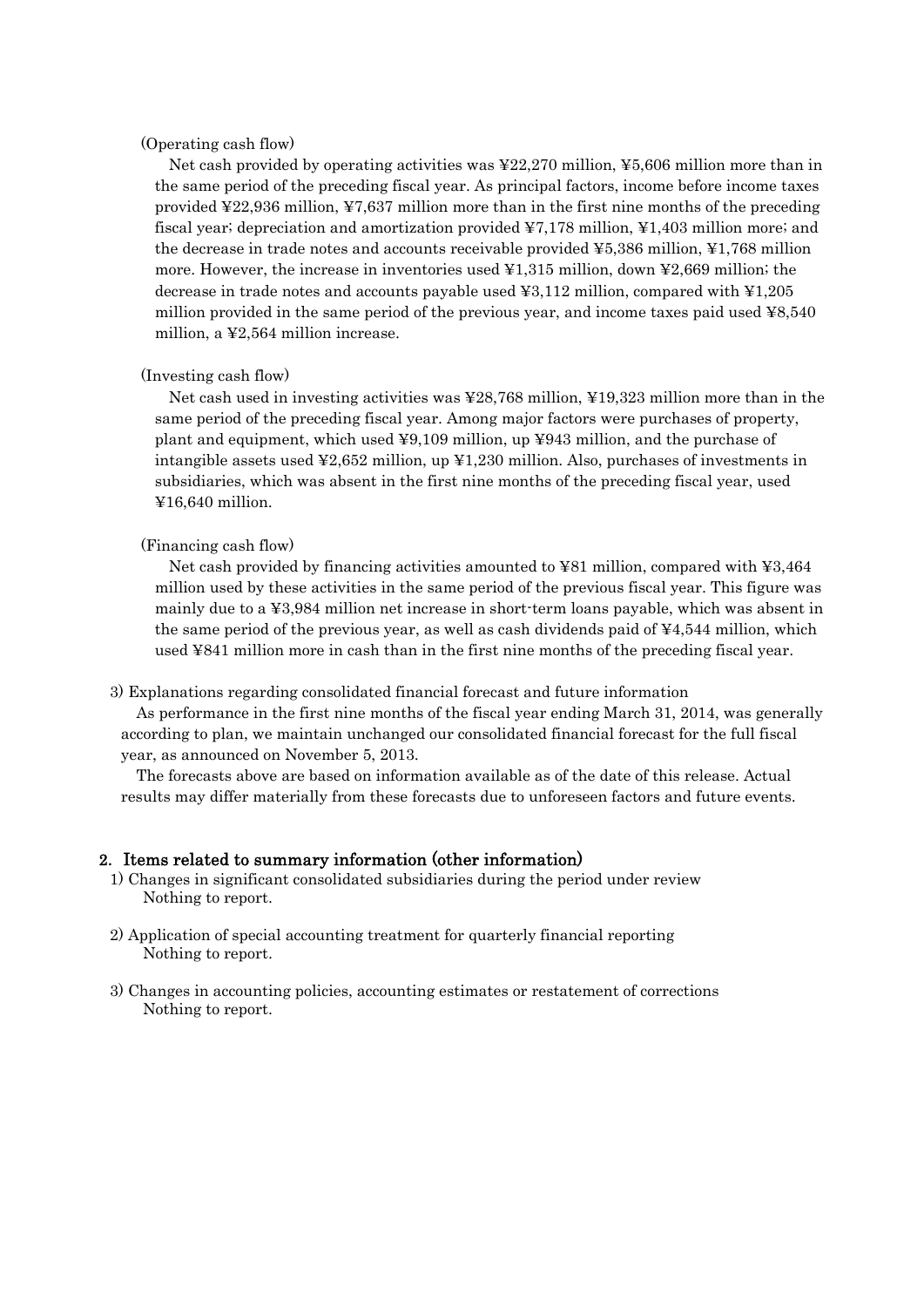## Consolidated Balance Sheets

|                                                       |                     | (Unit: Millions of Yen) |
|-------------------------------------------------------|---------------------|-------------------------|
|                                                       | As of Mar. 31, 2013 | As of Dec. 31, 2013     |
| Items                                                 | Amount              | Amount                  |
| (Assets)                                              |                     |                         |
| I Current assets                                      |                     |                         |
| Cash and deposits                                     | 33,830              | 30,917                  |
| Notes and accounts receivable-trade                   | 41,254              | 40,814                  |
| Short-term investment securities                      | 627                 | 77                      |
| Merchandise and finished goods                        | 20,317              | 24,454                  |
| Work in process                                       | 1,472               | 2,076                   |
| Raw materials and supplies                            | 4,150               | 4,762                   |
| Others                                                | 13,282              | 15,459                  |
| Allowance for doubtful accounts                       | (523)               | (796)                   |
| Total current assets                                  | 114,411             | 117,765                 |
| II Noncurrent assets                                  |                     |                         |
| Property, plant and equipment                         |                     |                         |
| Buildings and structures, net                         | 18,652              | 18,606                  |
| Others                                                | 26,825              | 32,982                  |
| Total Property, plant and equipment                   | 45,478              | 51,589                  |
| Intangible assets                                     |                     |                         |
| Goodwill                                              | 1,790               | 15,131                  |
| Others                                                | 5,095               | 6,380                   |
| <b>Total Intangible assets</b>                        | 6,885               | 21,511                  |
| Total Investments and other assets                    | 6,234               | 7,769                   |
| <b>Total Noncurrent assets</b>                        | 58,599              | 80,869                  |
| Total assets                                          | 173,010             | 198,635                 |
| (Liabilities)                                         |                     |                         |
| I Current liabilities                                 |                     |                         |
| Notes and accounts payable-trade                      | 14,832              | 12,688                  |
| Short-term loans payable                              | 3                   | 4,173                   |
| Income taxes payable                                  | 3,982               | 4,783                   |
| Provision for bonuses                                 | 4,043               | 3,440                   |
| Provision for directors' bonuses                      | 265                 | 189                     |
| Provision for product warranties                      | 175                 | 242                     |
| Others                                                | 22,121              | 24,045                  |
| Total current liabilities                             | 45,424              | 49,565                  |
| II Noncurrent liabilities                             |                     |                         |
| Long-term loans payable                               | 1                   | 101                     |
| Provision for retirement benefits                     | 1,747               | 1,858                   |
| Provision for directors' retirement benefits          | 160                 | 102                     |
| Others                                                | 6,523               | 7,932                   |
| <b>Total Noncurrent liabilities</b>                   | 8,432               | 9,994                   |
| <b>Total liabilities</b>                              | 53,857              | 59,559                  |
| (Net assets)                                          |                     |                         |
| I Shareholders' equity                                |                     |                         |
| Capital stock                                         | 9,711               | 10,138                  |
| Capital surplus                                       | 14,651              | 15,078                  |
| Retained earnings                                     | 93,947              | 103,405                 |
| Treasury stock                                        | (259)               | (268)                   |
| Total shareholders' equity                            | 118,050             | 128,354                 |
| II Accumulated other comprehensive income             |                     |                         |
| Valuation difference on available-for-sale securities | 708                 | 1,433                   |
| Foreign currency translation adjustment               | 41                  | 8,908                   |
| Total accumulated other comprehensive income          | 749                 | 10,341                  |
| III Subscription rights to shares                     | 353                 | 380                     |
| <b>IV Minority interests</b>                          | $\mathbf{0}$        | $\mathbf{0}$            |
| Total net assets                                      | 119,153             | 139,076                 |
| Total liabilities and net assets                      | 173,010             | 198,635                 |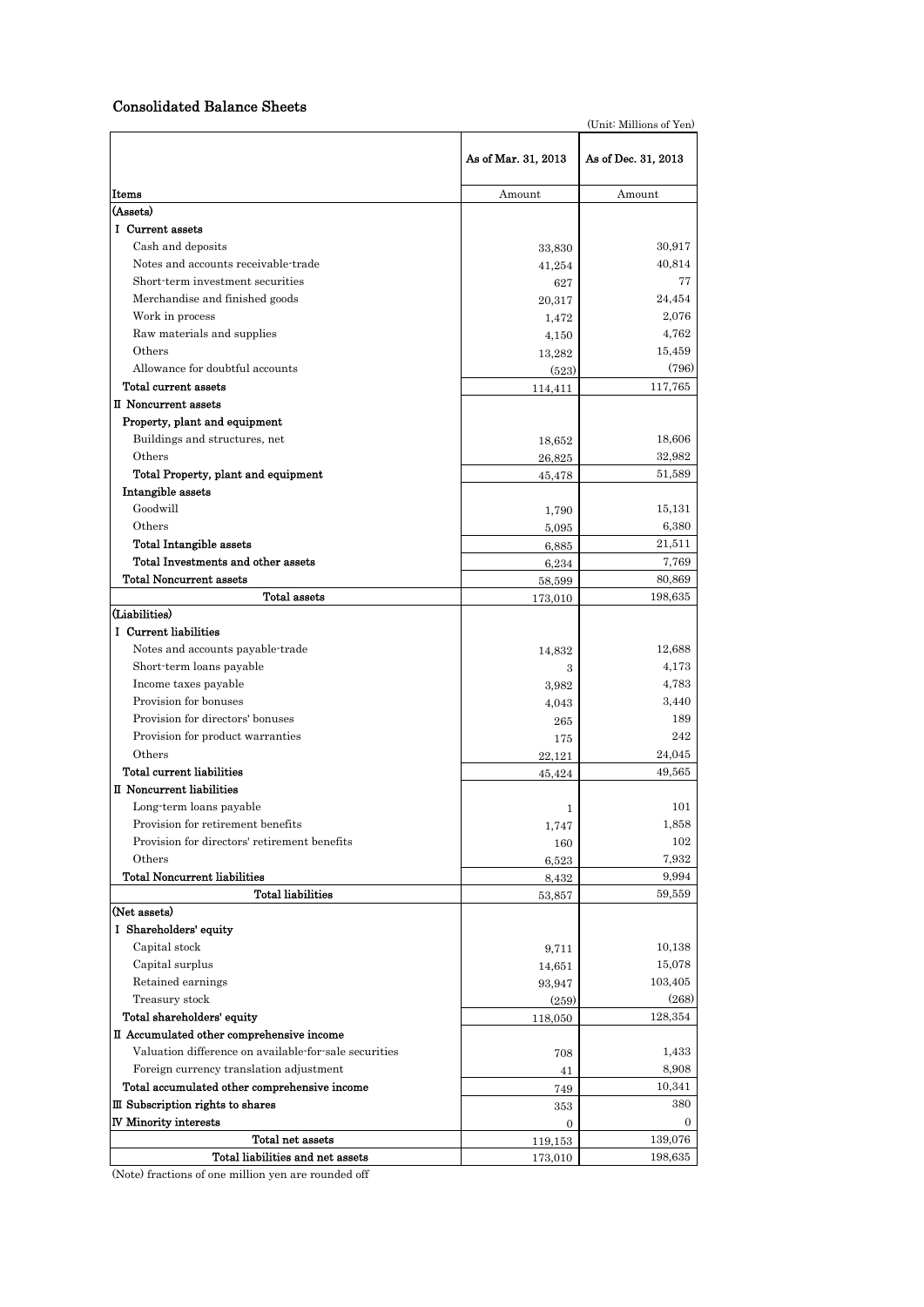## Consolidated Statements of Income

|                                                   |                                    | (Unit: Millions of Yen)            |
|---------------------------------------------------|------------------------------------|------------------------------------|
|                                                   | Nine months ended<br>Dec. 31, 2012 | Nine months ended<br>Dec. 31, 2013 |
| Items                                             | Amount                             | Amount                             |
| I Net sales                                       | 101,383                            | 129,849                            |
| II Cost of sales                                  | 37,534                             | 47,146                             |
| Gross profit                                      | 63,848                             | 82,702                             |
| III Selling, general and administrative expenses  | 48,656                             | 60,578                             |
| Operating income                                  | 15,192                             | 22.123                             |
| <b>IV</b> Non-operating income                    |                                    |                                    |
| Interest income                                   | 86                                 | 120                                |
| Dividends income                                  | 48                                 | 51                                 |
| Subsidy income                                    | 171                                | 128                                |
| Foreign exchange gains                            | 91                                 | 755                                |
| Others                                            | 90                                 | 130                                |
| Total non-operating income                        | 487                                | 1,187                              |
| V Non-operating expenses                          |                                    |                                    |
| Interest expenses                                 | 46                                 | 23                                 |
| Sales discounts                                   | 19                                 | 19                                 |
| Equity in losses of affiliates                    | 8                                  | 19                                 |
| Others                                            | 36                                 | 88                                 |
| Total non-operating expenses                      | 111                                | 151                                |
| Ordinary income                                   | 15,568                             | 23,159                             |
| VI Extraordinary profits                          |                                    |                                    |
| Gain on sales of noncurrent assets                | 11                                 | 6                                  |
| Insurance income                                  |                                    | $\bf 242$                          |
| Gain on reversal of subscription rights to shares | $10\,$                             |                                    |
| Others                                            |                                    | $\boldsymbol{0}$                   |
| Total extraordinary profits                       | 22                                 | 249                                |
| <b>VII Extraordinary loss</b>                     |                                    |                                    |
| Loss on sales and retirement of noncurrent assets | 279                                | 78                                 |
| Impairment loss                                   |                                    | 231                                |
| Loss on valuation of investment securities        |                                    | 46                                 |
| Loss on transport accident                        |                                    | 116                                |
| Others                                            | 12                                 |                                    |
| <b>Total extraordinary loss</b>                   | 291                                | 472                                |
| Income before income taxes and minority interest  | 15,299                             | 22,936                             |
| Income taxes-current                              | 5,212                              | 9,195                              |
| Income taxes-deferred                             | 550                                | (261)                              |
| Total income taxes                                | 5,763                              | 8,933                              |
| Income before minority interests                  | 9,535                              | 14,002                             |
| <b>Minority interest</b>                          | 17                                 | (0)                                |
| Net income                                        | 9,518                              | 14,002                             |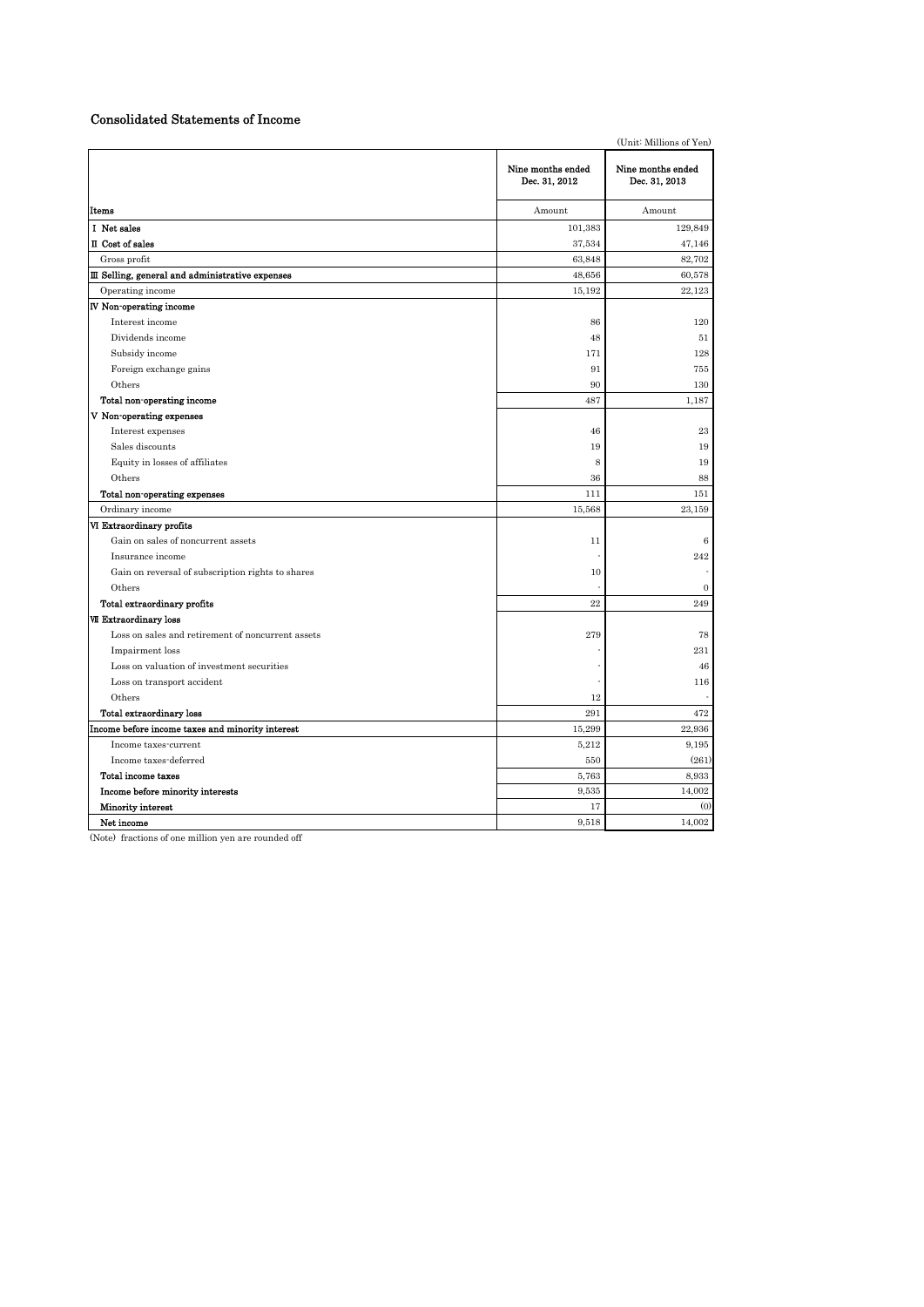# Consolidated Statements of Comprehensive Income

|                                                                                                                                                                                                                                                                                                                                                                            |                                    | (Unit: Millions of Yen)            |
|----------------------------------------------------------------------------------------------------------------------------------------------------------------------------------------------------------------------------------------------------------------------------------------------------------------------------------------------------------------------------|------------------------------------|------------------------------------|
| Items                                                                                                                                                                                                                                                                                                                                                                      | Nine months ended<br>Dec. 31, 2012 | Nine months ended<br>Dec. 31, 2013 |
| Income before minority interests                                                                                                                                                                                                                                                                                                                                           | 9,535                              | 14,002                             |
| Other comprehensive income                                                                                                                                                                                                                                                                                                                                                 |                                    |                                    |
| Valuation difference on available-for-sale securities                                                                                                                                                                                                                                                                                                                      | (61)                               | 725                                |
| Deferred gains or losses on hedges                                                                                                                                                                                                                                                                                                                                         | (10)                               |                                    |
| Foreign currency translation adjustment                                                                                                                                                                                                                                                                                                                                    | 2,249                              | 8,867                              |
| Total other comprehensive income                                                                                                                                                                                                                                                                                                                                           | 2,178                              | 9,592                              |
| Comprehensive income                                                                                                                                                                                                                                                                                                                                                       | 11,713                             | 23,595                             |
| Comprehensive income attributable to owners of the parent                                                                                                                                                                                                                                                                                                                  | 11,689                             | 23,595                             |
| Comprehensive income attributable to minority interests<br>$\sqrt{2}$ and $\sqrt{2}$ and $\sqrt{2}$ and $\sqrt{2}$ and $\sqrt{2}$ and $\sqrt{2}$ and $\sqrt{2}$ and $\sqrt{2}$ and $\sqrt{2}$ and $\sqrt{2}$ and $\sqrt{2}$ and $\sqrt{2}$ and $\sqrt{2}$ and $\sqrt{2}$ and $\sqrt{2}$ and $\sqrt{2}$ and $\sqrt{2}$ and $\sqrt{2}$ and $\sqrt{2$<br>$\sim$ $\sim$ $\sim$ | 24                                 | (0)                                |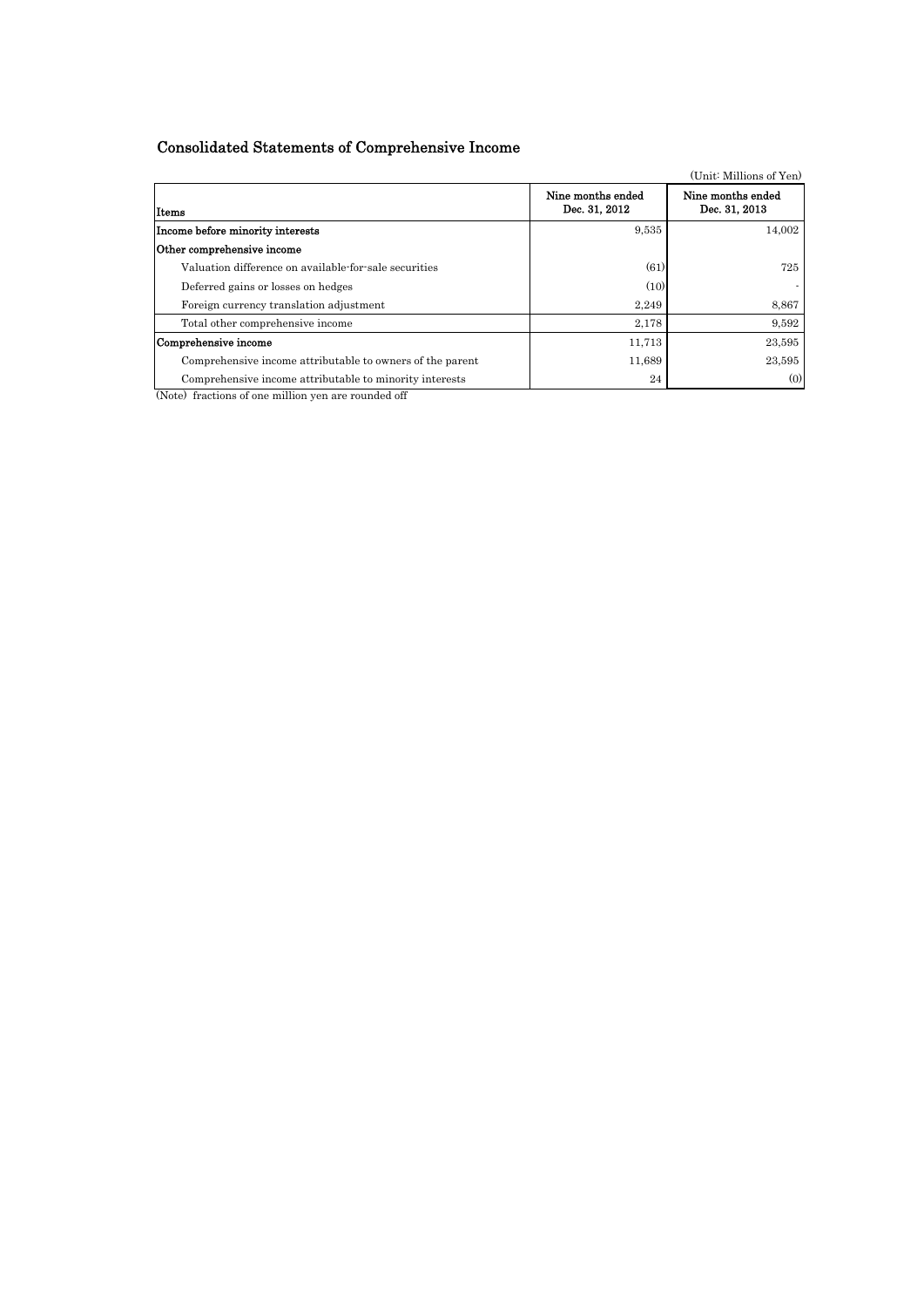#### Consolidated Statements of Cash Flows

| Consolidated Statements of Cash Flows                          |                                    | (Unit: Millions of Yen)            |
|----------------------------------------------------------------|------------------------------------|------------------------------------|
| Items                                                          | Nine months ended<br>Dec. 31, 2012 | Nine months ended<br>Dec. 31, 2013 |
| I Net cash provided by (used in) operating activities          |                                    |                                    |
| Income before income taxes                                     | 15,299                             | 22.936                             |
| Depreciation and amortization                                  | 5,775                              | 7,178                              |
| Impairment loss                                                |                                    | 231                                |
| Insurance income                                               |                                    | (242)                              |
| Decrease (increase) in notes and accounts receivable-trade     | 3.617                              | 5.386                              |
| Decrease (increase) in inventories                             | (3.985)                            | (1,315)                            |
| Increase (decrease) in notes and accounts payable-trade        | 1.205                              | (3, 112)                           |
| Others                                                         | 626                                | (657)                              |
| Subtotal                                                       | 22,538                             | 30,404                             |
| Interest and dividends received                                | 133                                | 173                                |
| Interest expenses paid                                         | (32)                               | (9)                                |
| Insurance received                                             |                                    | 242                                |
| Income taxes paid                                              | (5,975)                            | (8,540)                            |
| Net cash provided by (used in) operating activities            | 16.664                             | 22,270                             |
| II Net cash provided by (used in) investment activities        |                                    |                                    |
| Purchase of property, plant and equipment                      | (8, 165)                           | (9,109)                            |
| Purchase of intangible assets                                  | (1, 422)                           | (2,652)                            |
| Cash flow from equity investment in subsidiaries               |                                    | (16, 640)                          |
| Others                                                         | 142                                | (365)                              |
| Net cash provided by (used in) investment activities           | (9, 445)                           | (28, 768)                          |
| III Net cash provided by (used in) financing activities        |                                    |                                    |
| Net increase (decrease) in short-term loans payable            |                                    | 3.984                              |
| Repayment of long-term loans payable                           | (4)                                | (3)                                |
| Cash dividends paid                                            | (3.703)                            | (4,544)                            |
| Others                                                         | 243                                | 645                                |
| Net cash provided by (used in) financing activities            | (3.464)                            | 81                                 |
| IV Effect of exchange rate change on cash and cash equivalents | 843                                | 2.820                              |
| V Net increase (decrease) in cash and cash equivalents         | 4,597                              | (3,595)                            |
| VI Cash and cash equivalents at beginning of term              | 21,838                             | 34,306                             |
| VII Cash and cash equivalents at end of term                   | 26,435                             | 30,711                             |